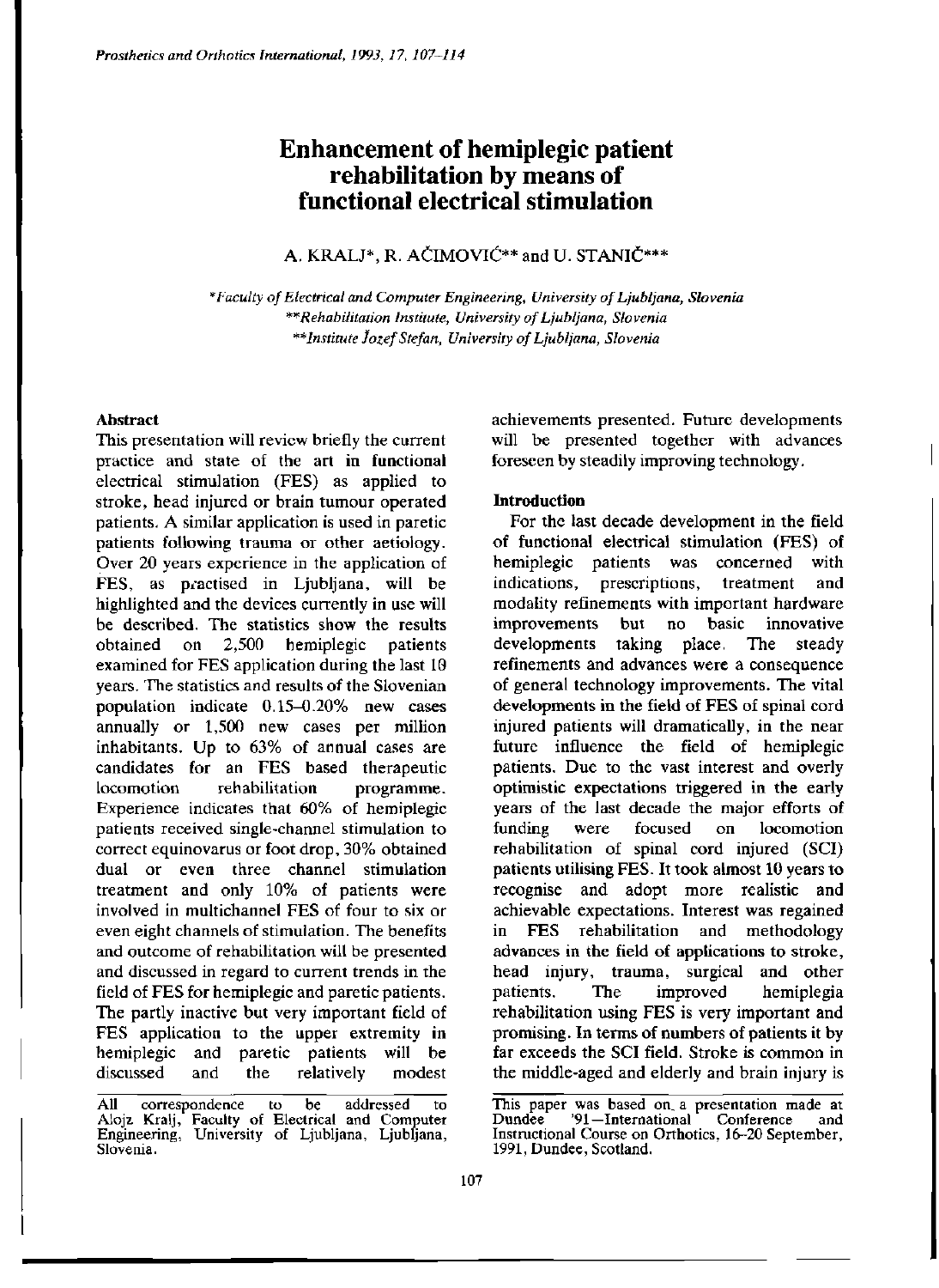frequent in the younger and middle-aged population. Stroke affects two to three people per thousand and consequently dominates the field of neurologic rehabilitation. In the USA the population of hemiplegic patients is of the order of 2 million (LaPlaute, 1988). It is also interesting to note that for the last 10 years no significant advance has been made in the application of FES in the upper limb in general and in hemiplegic hands in particular. In contrast the rehabilitation of grasping and hand movement advanced noticeably in the field of quadriplegic patients. Developing technology and other advances in neural recording may in the future influence FES application in the restoration of hand function in hemiparetic patients following stroke, brain injury or operated brain tumour as described later in this presentation.

Before highlighting the advances and displaying the current state and trends in FES application for locomotion restoration in hemiplegic patients, the aims, goals and strategies in general will be presented since they are specific to the rehabilitation and use of FES in hemiplegic patients. Neurologic patients with upper motor neurone dysfunctions following stroke are considered as a stabilized or "complete stroke" group including by definition patients with cerebral thrombosis, infarction, embolus with infarction, intracerebral haemorrhage, the sequence of subarachnoid haemorrhage from aneurysm or arterio-venous malformation. Brain injured and/or operated brain tumour patients are also candidates for FES therapeutic treatment and later, if applicable, the long term use of FES devices for the restoration of lost function. All unstable or transient neurologic dysfunctions such as neurologic vascular episodes and stroke in progression are excluded from our consideration because by classical definitions (Davis, 1985) only patients suitable for rehabilitation are candidates for FES related rehabilitation treatment. After admission therapeutic FES application is focused on preserving existing function and augmenting recovery for restoration of lost function. A typical goal is to restrengthen weak muscles, rypical goal is to restring their mean inascres, the development of very example the development of very example that the very example that the very example. ine development or very exaggerated synergistic patterns such as extension of nexton

reduced by FES treatment and the voluntary recovery of movement is enhanced. In general the goal is to facilitate sensory and antigravity awareness, to use the lower limbs for standing and to initiate early walking by the patient. Multichannel FES is very efficient in this respect and also helpful in lessening the physical effort by the physiotherapist in raising the patient to a standing position in the early phase of treatment. Early standing of patients is a good strategy ensuring faster recovery and preventing the development of severe spasticity with exaggerated synergism which is later very hard to modify. The described aims and goals of FES application follow the strategy of using inpatient hospital time efficiently to achieve a higher level of function in a shorter time. On completion such treatment indicates the lost functions which can be, at present, only partially restored by continuing FES. This is carried out in a programme of long term FES device prescription and patient training for independent home use. The following describes the current state of hemiplegic patient rehabilitation by means of FES as developed and practised in Ljubljana (Acimovic-Janezic, 1989; Malezic et al., 1984; Stanic et al., 1990). This will focus mainly on the lower limb programme utilising surface stimulation electrodes but also highlighting the upper limb applications.

# Therapeutic FES applications

For the past 20 years the Ljubljana University Rehabilitation Institute has routinely practised FES as a treatment module additional to the standard and established therapy for rehabilitation (Acimovic—Janezic. 1989; Stanic *et al.,* 1990). At present about 80% of all patients admitted participate in the FES therapeutic or orthotic FES programme. With the help of electrical stimulation different muscles can be activated, restrengthened and the joint range of motion maintained actively, the blood circulation augmented and pain reduced. FES is a convenient and effective means of enhancing sensory awareness. In many instances mobilization is easier and achieved in a shorter time while also radically activating the patient's remaining and developing resources because FES provides afferent and FES induced movement with proprioception and exteroceptive sensory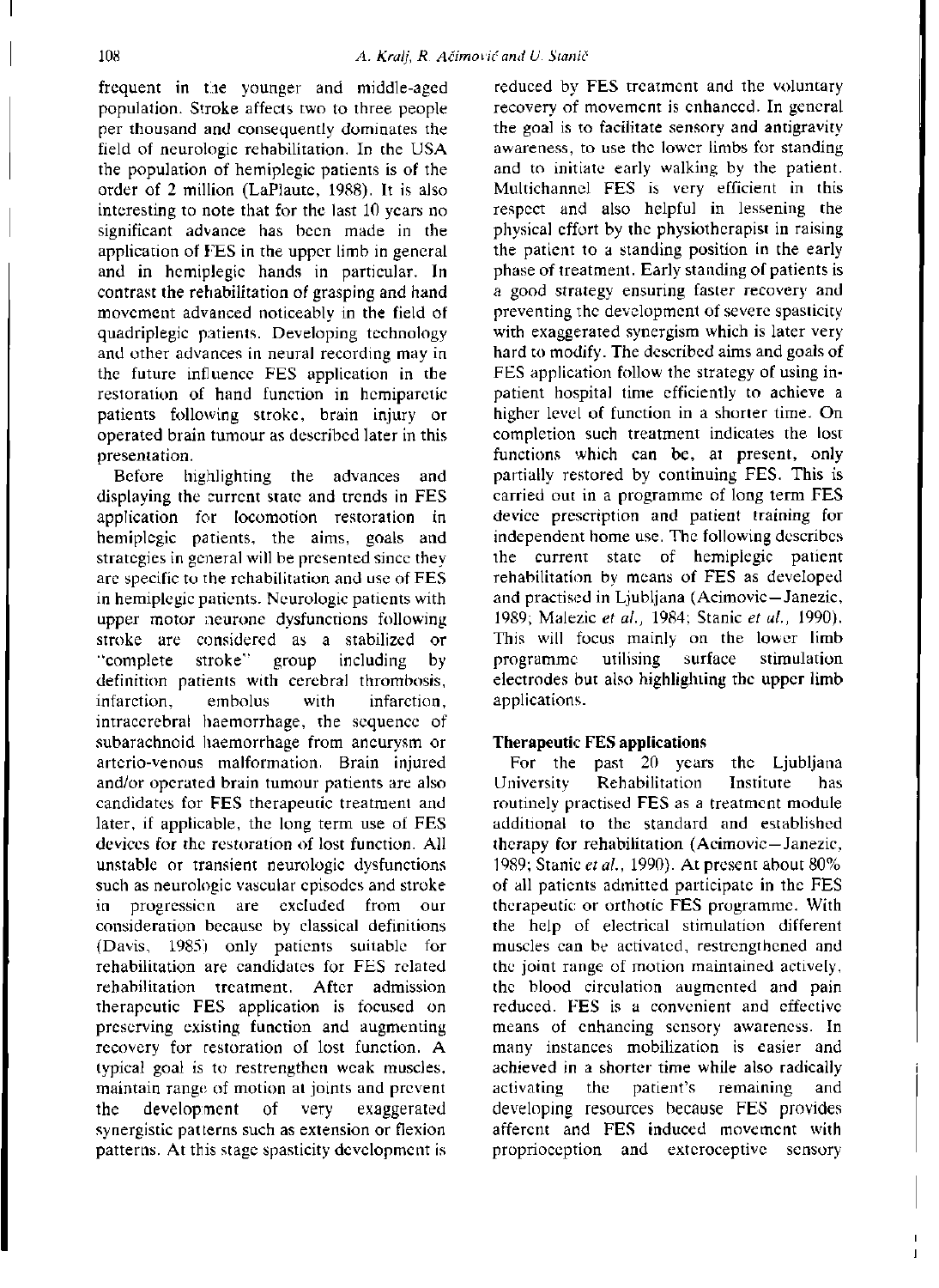inflow. In hemiplegia particularly, the facilitation effect is important "reminding" the patient to exert the proper movement, enforcing maximal effort to perform it and hence leading to restoration in a shorter time. Repetitive movement stimulation is applied for lessening of contractures because of stretching effects and in many instances also moderates spasticity. Typical FES application indications are: to replace central lost control of movement by artificial FES control, to augment and learn a movement or to achieve a functional selective response of stimulated muscle groups, to break synergistic movement, patterns, to prevent development of contractures, to reduce spasticity and augment circulation. The early induced FES controlled pattern is selected to resist and prevent early indicated pathological synergistic pattern movement development. It also has the aim of producing a functional movement free of anomalies and as normal as possible. The therapist ensures that the obtained gait is repetitive, cyclical and symmetrical. The following muscle groups are accessible for surface stimulation for flexion, extension and eversion of ankle, knee flexion and extension and hip extension, abduction and  $\mathbf{b}$  careful placement of electronic also hipselful placement of  $\mathbf{c}$  hipselful placement of  $\mathbf{c}$  $f(x)$  careful placement of electrones also mp. flexion (m. rectus femoris, m. tensor fasciae latae and m. sartorius). FES is used for gait assistance and to produce a movement pattern for relearning through repetition. The number of FES channels and the trigger mode selected is determined by the patient deficits, whether he can stand independently or has problems in rising. In the most severe cases where the patient is insecure in standing and is unable to take a step, usually 4 or up to 6 channels are applied and the physiotherapist is, at the beginning, triggering a preset pattern of muscle activation. After the patient progresses and repetitive stepping is achieved, the triggering. can be accomplished by heel switches. Hardware is available for swing and stance phase triggering as well as adjustment of the set activation pattern dependent on walking rate. For patients with lesser anomalies or after they have progressed, the number of stimulation channels is gradually reduced to 2 or even only one. Typically recovery starts in the proximal joints and muscle groups and gradually progresses distally. The experience gained and results are best displayed by observing the



Figure 1. Epidemiological data of new cases per million inhabitants for Slovenia.

statistical results. Figure 1 presents the epidemiological data for Slovenia (2.3 million). During the last ten years 2,500 patients were screened of whom 1,575 hemiplegic or hemiparetic cases were treated by FES. Some 2,000 patients were included in the FES programme and 425 received upper limb FES while the remaining 1,575 were candidates for the lower limb FES programme .

The treatment utilized and the division of patients in regard to applied number of FES channels is shown in Figure 2. In 60% of cases only one channel FES was indicated, 2 channels were indicated in 30% and in only 10% of cases multichannel and up to six channel FES was applied. It is interesting to observe the outcome for the single channel FES applications in respect of later continuing use (Acimovic *et al.,* 



Figure 2. Statistical distribution of patients with regard to number of FES channels applied.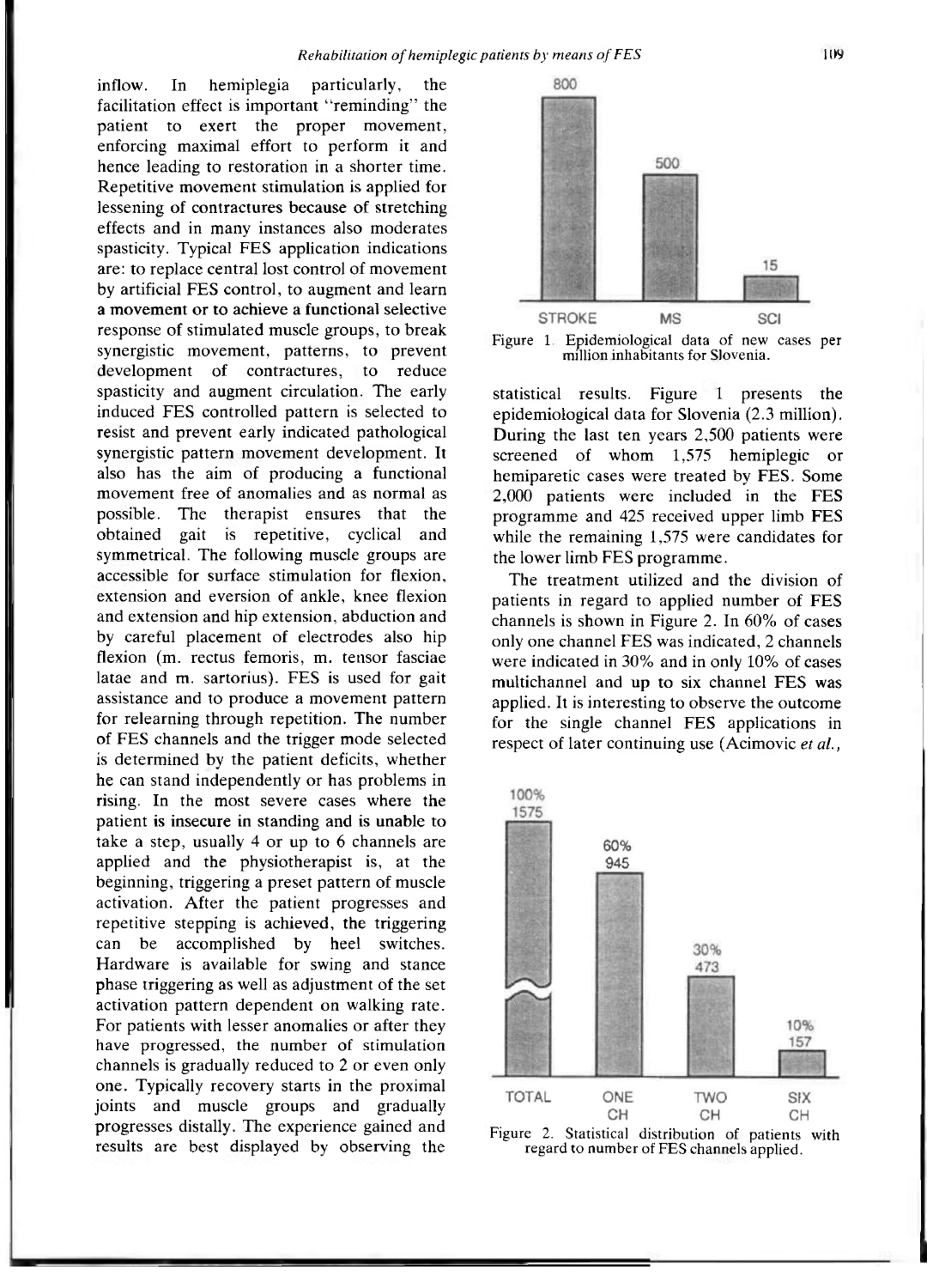

Figure 3. Single channel FES applications for equinovarus correction are presented in regard to device applied and resulting treatment outcome.

1987; Acimovic—Janezic and Kljajic, 1990). Figure 3 presents details of patients screened and treated in the last 10 years for equinovarus correction by single channel FES (peroneal brace). In 670 cases 80% of patients required only therapeutic FES, while 20% remained long-term users (FEPA  $10<sup>1</sup>$  applications). In the last several years a smaller and more cosmetic system MICROFES<sup>2</sup> was applied (Acimovic *et al.,* 1987) and in the sample of 120 patients 80% of patients decided to use the system as a continuing assistive device in the home and only 20% used it solely for therapy.

This reversal of continuing usage is also the consequence of improved patient selection for the utilization of only a single channel (Bogataj *et al.,* 1990). In some patients, after they have used the surface unit for a year or more and expressed the wish for an implantable system, screening and testing is performed. Finally the implant (Acimovic e*t al.,* 1987; Acimovic— Janezic and Klajic, 1990) is surgically placed in only 30 patients out of 1,000 cases, with a functional success of 96%. It should also be mentioned that for varying reasons, 75 patients did not receive any FES application but were treated by known conventional methods.

In the last several years the methodology of raising the patient to the vertical position and augmenting mobility in severely involved patients by means of six channel FES has been refined (Stanic *et al.,* 1990).

The goal of this treatment is to mobilize the patient as soon as possible and in cases of bilateral involvement two additional channels of FES are sometimes added. Figure 4 shows a patient equipped for 6-channel FES enabled walking in a later stage when he is already using bilateral crutches and shoe insole mounted trigger switches. The stimulation unit has provision for adjusting the polarity, timing, amplitude and triggering for each selected channel with regard to the function a particular and selected muscle has to provide. This radical therapy stimulation programme is applied for 2-3 weeks and later the number of channels is reduced gradually to 2 (Bogataj *et al.,* 1990) or even to just a single peroneal stimulator. The 6 channel unit and the new 2-channel unit incorporate rather advanced softwear embodying the knowledge collected over the last fifteen to twenty years. In Figure 5 the two channel stimulation unit is shown consisting of two main parts, the stimulator itself and the programmer-stride analyser unit (Bogataj *et al.,*  1990). The shoe insoles and the stimulation electrodes are not shown. This unit can usually be applied to activate a larger muscle group



Figure 4. The patient is equipped for 6-channel FES therapy. The electrode locations are shown.

<sup>&</sup>lt;sup>1</sup>FEPA  $10 -$  Registered Trade Name by "Soca", Ljubljana.

 $2$ MICROFES - Registered Trade Name by Jozef Stefan Institute, Ljubljana.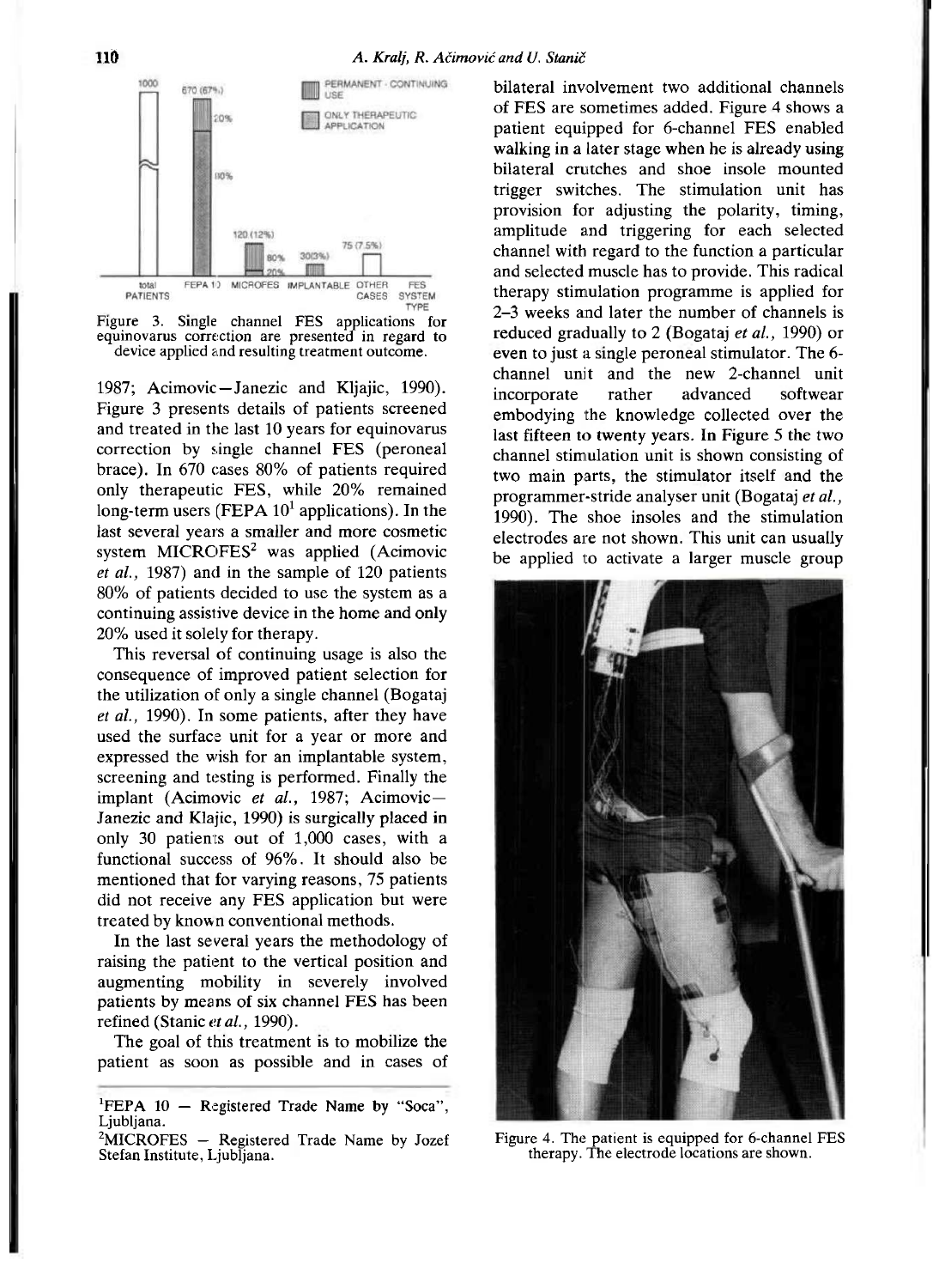

Figure 5. The 2-channel FES unit is displayed consisting of the unit worn by the patient and the programmer. The shoe-insoles and electrodes are omitted.

such as the m. quadriceps for knee extension, hamstring muscles for knee flexion or m. glueteus maximus for hip extension and the second channel is applied for peroneal nerve stimulation or to the pretibial muscle group for ankle dorsiflexion.

The 6-channel and 2-channel microprocessor based units also monitor and store data about patient gait performance. The measuring is performed on the basis of shoe insole switches. The statistics and average data of performance can be recalled at any instance after or during gait. The number of steps average heel on and off time are measured and recorded for both legs including the standard deviations (Bogataj *et al.,* 1990).

The programming unit enables user-friendly programming of the stimulator for the on/off time per channel in regard to the selected stance or swing phase trigger. The walking rate dependent (WRD) mode of stimulation or cyclical mode are available features. At the start of therapy the cyclical mode is applied while later the WRD mode allows the patient to choose his own preferred speed of gait with the stimulation sequence adjusted accordingly. The timing of the stimulation sequence of the patient's gait is based on a linear or weighted extrapolation of the previous four stride phase times. Three gradient dependable extrapolation equations are utilized and automatically selected and applied (Bogataj e*t al.*, 1990). The patient's regained and restored functional ability after the 6-channel and later 2-channel treatment in most cases leads to the prescription of the single peroneal stimulator even in cases where possibly a 2-channel or even 3-channel device would be preferred. This is because at present no such 3-channel or 2 channel units are available for long-term use. Of course, the 2-channel unit can be prescribed for skilled and motivated patients, but in general the daily multi-electrode placement and fixation is too clumsy and the donning and doffing time-consuming and impractical. It is expected that in the future a suitable implanted system will be developed.

The FES therapy and methodology described is effective and is carried out for 8-10 weeks. Comparative studies (Malezic *et al.,* 1984) concluded that intense FES therapy advanced patient recovery to a higher level of function for almost the same medical personnel cost. As depicted in Figure 6, it is evident that the group treated by FES reaches a higher level of function, but on cessation of therapy slowly degenerates, gradually returning to the performance level of the control group treated by conventional rehabilitation methods. This indicates that FES devices such as the 2 or 3 channel continuous use units may be justified. Figure 6 also confirms that intensive FES locomotion restoration treatment for hemiplegic patients is cost effective and functionally more efficient if compared to the conventional treatment alone. It should be noted that FES intensive methodology shortens the time spent in hospital.

For the last ten years a rather passive stance was adopted in regard to FES application for hand and wrist function therapy with function restoration in hemiplegic patients. Recent interest in hemiplegic hand function restoration



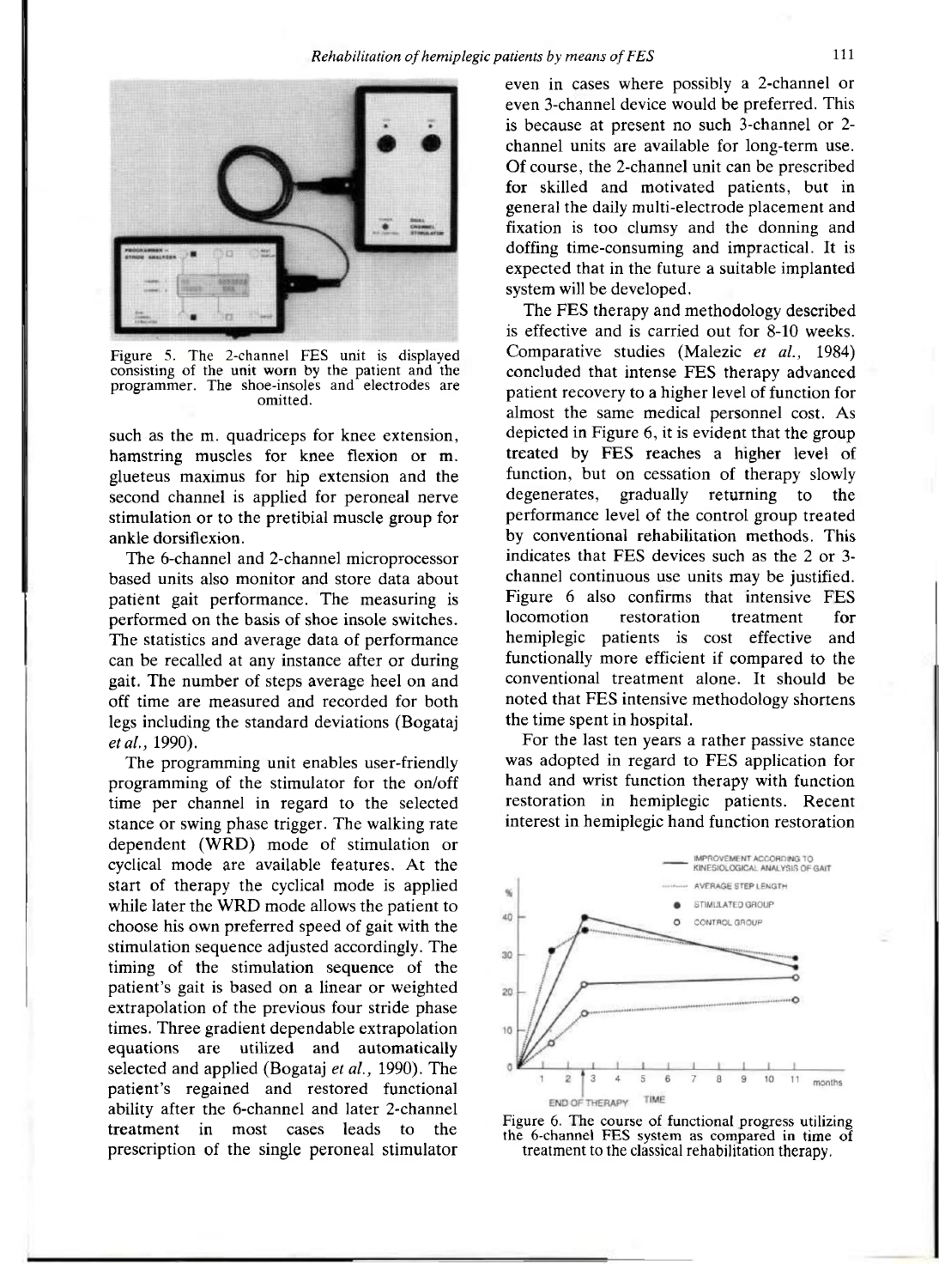observed between 1970-80 has mostly faded out during the last decade. FES was applied at the end of the 1970s as a therapeutic means of effective treatment to improve the range of wrist and finger extension motions and to prevent the development of contractures caused by flexor spasticity. The application of cyclical isotonic FES of wrist and finger extensors decreases not only the established spasticity but also wrist and finger flexion deformities (Baker *et al.,* 1979). It was concluded that two to three 30-40 minute stimulation sessions per week could substitute for all other range of motion techniques. Patients gradually become accustomed to the feeling of discomfort caused by the treatment and the majority later learned to tolerate the sensation produced by stimulation even at the range of settings activating isometrically the wrist and finger extensors for a good, visible motoric response. Bowman *et al.* (1979) has proposed position feedback for automated treatment for the hemiplegic wrist by means of FES. The only marketed FES long-term wrist and finger extension system which is still available in Ljubljana was proposed nearly 15 years ago (Rebersek and Vodovnik, 1975). Because of the clumsiness in donning and  $\frac{d}{dt}$  and  $\frac{d}{dt}$  and  $\frac{d}{dt}$  municipal minor function of writing abiling and the rather minor runction of wirst and finger extension, the unit never reached comparable popularity when compared to the one-channel peroneal stimulator. The only FES system for continuing hand function restoration in hemiplegic patients is not a very successful unit. In spite of this the unit is still commercially available and is occasionally prescribed for therapeutic use. To our knowledge an implantable unit for hand function restoration in hemiplegic patients has not yet been produced or marketed. It is interesting, therefore, to present optimistic developments, because the future is going to progress first along the line of developing multichannel implants and these will also be very suitable for hand function restoration.

# **Trends and expectations**

The FES methodology applied to hemiplegic patients for therapeutic treatment and gait assistance with long-term use for gait restoration has proven its effectiveness and usefulness (Malezic *et al.,* 1984; Stanic e*t al.,*  1990). At present, of patients requiring long-

term FES devices, only those who are candidates for simple equinovarus correction are reasonably well served. For this group of patients the single channel FES unit is available, being the only such unit in the market. In principle the equinovarus deficiency needs a balanced control of equinus and varus. This requires in essence a 2-channel unit. In addition up to now there has been negligible provision for the development of a total implanted system because the required technology was difficult to realize. The research results obtained within the last years have raised cumulative evidence that substantial progress can be expected towards the development of totally implantable systems. In principle the design of totally implanted systems is almost cosmetically ideal and eliminates patient donning and doffing.

In recent years refined recording techniques from sensory peripheral nerves (Johansson, 1991) indicate that with minimal circuitry for signal recognition it may be possible to develop very selective triggering and even provide control signals for arbitrary movement restoration by means of FES. These developments are complemented by long-term implantable infrafascicular recording electrodes (Lefurge *et al.,* 1991). These achievements are raising optimistic hopes that in the near future safe, reliable and good control using trigger signals can be obtained for hand and gait function restoration in hemiplegic patients, particularly with implanted systems. Continuous recording from peripheral nerves is very important, because these nerves are transmitting the information detected by natural sensors. For instance heel contact in gait can be detected and used for a trigger source.

Interesting developments have also begun to improve the motoric activation of muscles by FES and are also directly applicable to hemiplegic patients (Waters *et al.,* 1988; Marsolais *et al.,* 1990) Waters *et al.* (1988) are utilizing surgically inserted epimysial electrodes for therape utic electric stimulation of the lower limb. By percutaneous wires, as used for almost two decades in the Cleveland upper extremities programme (Hunter Peckham, 1987) external connection to the epimysial electrodes is established. In patients with inadequate hip stability preventing them from balancing on one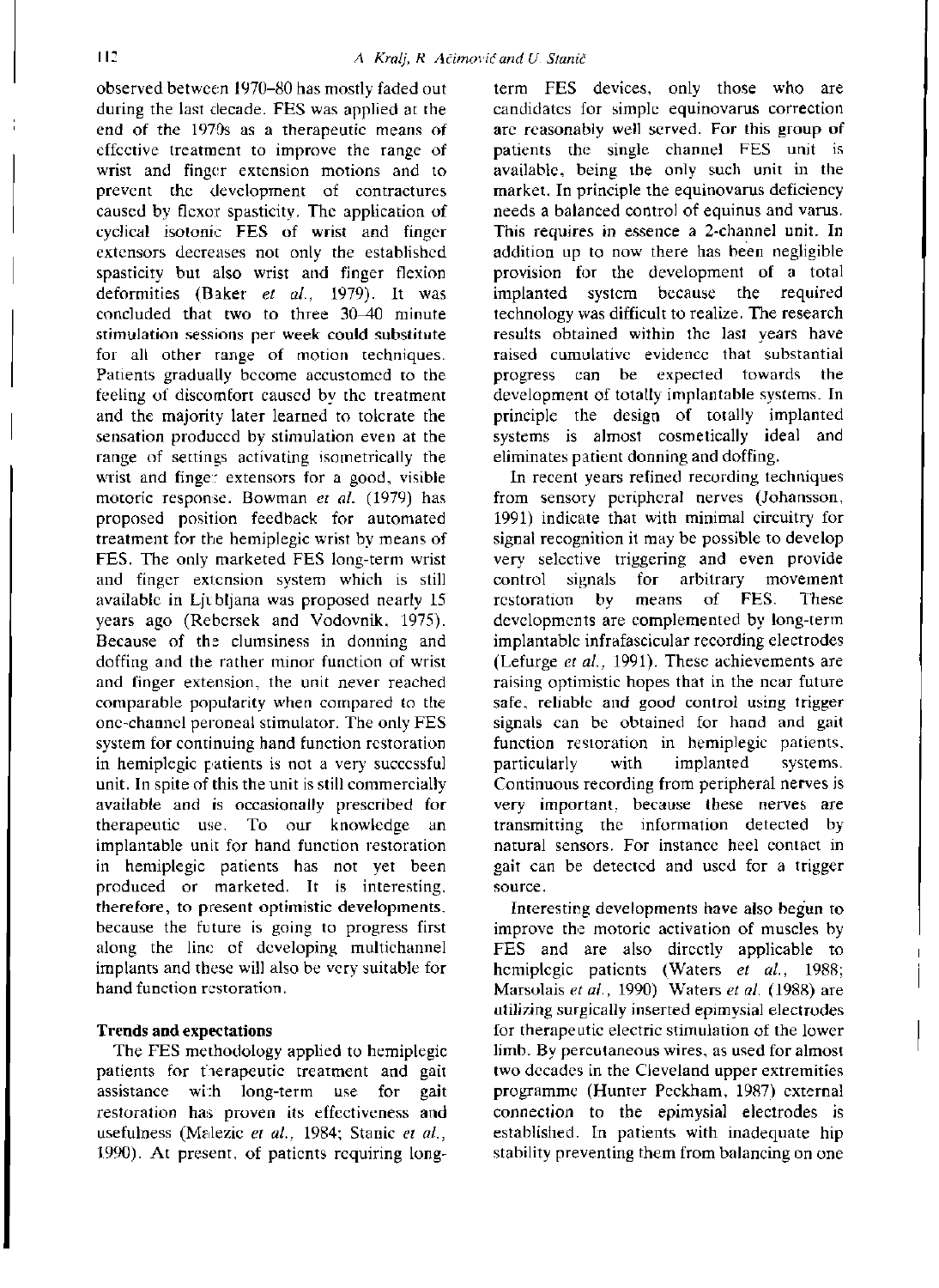limb in order to take a step, FES assistance was provided (Waters e*t al.,* 1988). The implanted epimysial electrodes enable the stimulation of hip joint extensor and abductor muscles. The results obtained indicated that the stimulation was effective for producing deep muscle contractions and that percutaneous stimulation was safe. A similar approach is described by Marsolais *et al.* (1990). They also applied the percutaneous wire electrodes (Hunter Peckham, 1987) for activating the muscles that provided the necessary functional improvement and progression from standing to stepping or walking. Muscle groups like m. erector spinae for torso control, gluteus maximus and medius, tensor fasciae latae, posterior adductor or others for hip control and biceps femoris, with quadriceps for knee function were implanted. The muscles of the ankle were also stimulated to the extent necessary to obtain the desired functional level. Improved walking was demonstrated in all five implanted patients (Marsolais *et al.,* 1990). Patients have complained about the wires connecting the complained about the wires connecting the  $\frac{1}{2}$  is  $\frac{1}{2}$  as well as the electrone wires. They have also complained about the maintenance of the electrode sites where the percutaneous wires are penetrating the skin. The same technology so far described for the lower extremities utilizing percutaneous wires and epimysial electrodes for the FES programme, can be introduced immediately in hemiplegic patients for the restoration of hand function and grasp. The percutaneous system for hand function restoration in quadriplegic patients (Hunter Peckham, 1987) has already advanced to an implanted epimysial electrodes system and only the control signal set-up is preventing the development of totally implanted hardware. In Japan, Hoshimija et al.  $(1985)$  are reporting the development of a multichannel FES system for the paralyzed upper extremities using percutaneous wire electrodes. The system is similar in design to that used in Cleveland (Marsolais et al., 1990; Peckham, 1987) where external hardware is used to provide the trigger or control signals. This short review indicates trends and signals exciting new possibilities for the future development of FES based hand function restoration hardware presently applied to quadriplegic patients. We believe that these advances will also particularly benefit

hemiplegic hand rehabilitation. The expectations based on the described advances are also promising for the lower extremities FES programme in general. The recent accomplishments in peripheral nerves afferent signal detection is enabling the recording of signals from natural receptors providing ideal control and trigger sources for lower limb FES. These developments are realistic and are also supported by exciting designs of multichannel implantable FES systems being fostered by cochlear implants. These implants have already proved safe, and provide function and promising technological possibilities. Gradually the conclusion is growing that for the entire FES field the vital technological problems are reaching the stage where the hardware of the system will not present a problem, but rather the poorly developed knowledge of clinical application. From the presented discussion it is evident that also in hemiplegic rehabilitation the clinical methodology and application knowledge is going to be the limiting, decisive and costly factor. Summarizing the state of the art in hemiplegic FES it is justifiable to conclude that it is realistic to expect rising momentum and exciting new developments in this field.

#### REFERENCES

- **ACIMOVI C** R, **GRO S** N, **MALEZI C M, STROJNI K** P, **KUAJI C M, STANI C U, SIMIC V** (1987). A comparative study of the functionality of the second generation of peroneal stimulators. RESNA; Proceedings of the 10th Annual Conference on Rehabilitation Technology, San Jose, California. - Washington. DC: RESNA. p261-263.
- Actmovic-Janezic R, Kijajic M (1990). Klinische<br>Erfahrungen mit der applikation von Erfahrungen mit der applikation von implantierbaren s **ystemen** zur korrektur des gehens bei hemiparetischen patienten. Biomedizinische Technik Band 35 (Erganzungsband). 65-66.
- ACIMOVIC-JANEZIC R (1989). Verwendung von FES bei hemiplegia. Physic und technik in der Traumatologie Intensivmedizin<br>Rehabilitazion, 14. Jahrestag Rehabilitazion. 14. Jahrestagung der Osterreichischen Gesellschaft fur BME. Wissenschaftliche Berichte. Klosterneuhure bei Wien, pp 255-258.
- **BAKE <sup>R</sup>** L L, **YEH** C, **WILSO N D, WATER <sup>S</sup>** RL (1979). Electrical **Stimulation** of wrist and fingers for **hemiplegic** patients. *Phys The*r **59,**1495-1499.